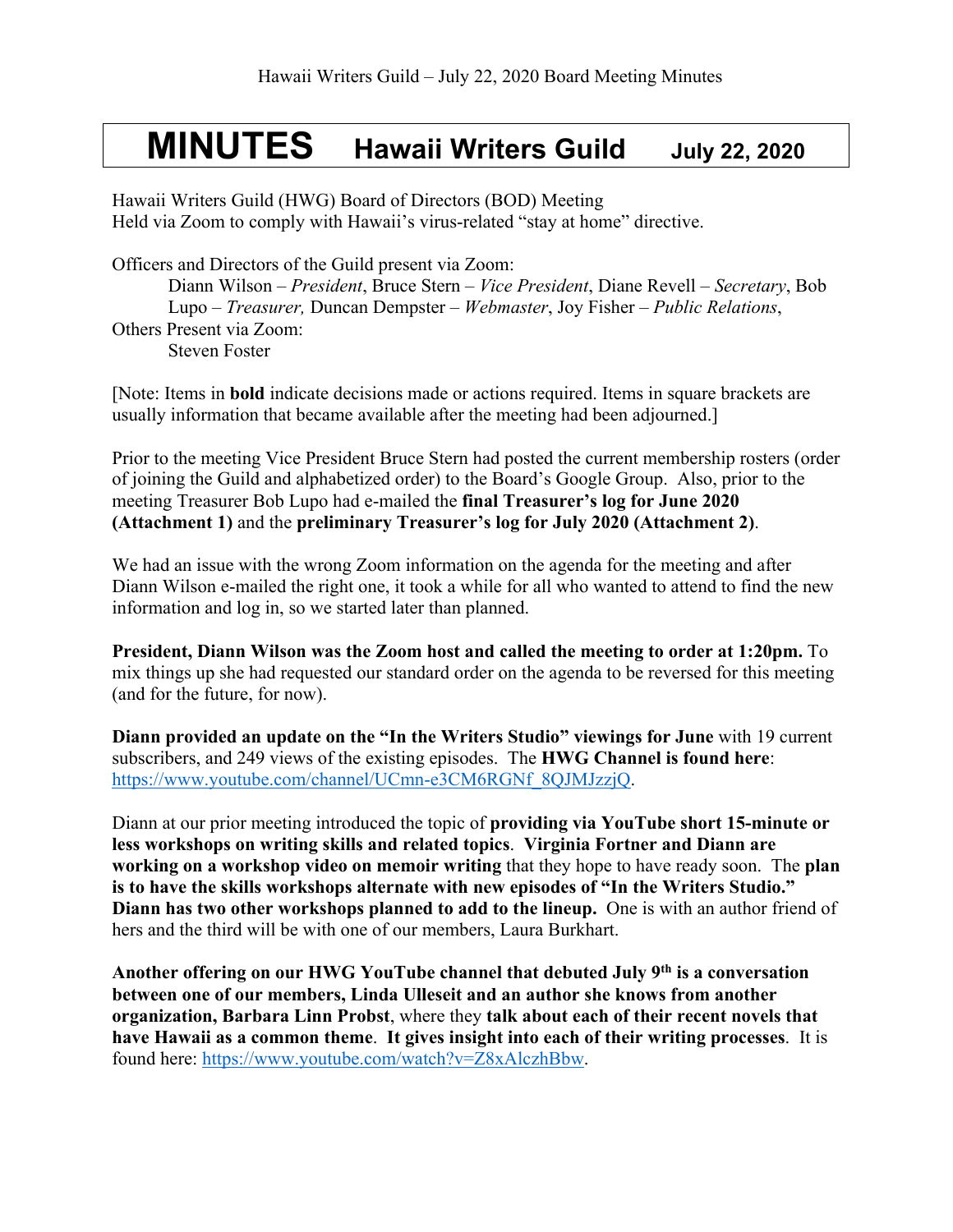**Bruce Stern, Vice President**, provided a summary of the **membership status with 67 active paid full (i.e., non-student) members, two student members, two pending members, and no members currently late** on payment. So, if the two pending ones that are approved do pay, **we will have 71 active members**.

Joy Fisher said the **Jada Rufo is now handling the members HWG Facebook page** but not being a director, **she does not have access to the membership roster, but needs the status of members (paid/current on dues) to determine if she should accept requests for membership**. **Bruce agreed to send to Jada an alphabetized list of the members, their dues status, and their e-mail addresses** to allow her to have what she needs for this task [**Completed** July 22nd via message to Jada and the Board].

#### Committee Reports:

**Bryan Furer, Director for Volcano**, was **not able to attend the meeting**. The Volcano Writers Group's plan for a public reading at Ira Ono's Volcano Garden Arts to highlight works from their book *Out of Our Minds: Voices from the Mist* had been cancelled but they plan to schedule it when virus restrictions have been loosened to allow that**. Joy will check back with Bryan** to see if any updates.

[**Joy did speak with Bryan** via phone and **he provided the following update**: Their book: *Out of Our Minds: Voices from the Mist***, is still undergoing some technical corrections, so no book launch has been scheduled yet**. Bryan has, however, been in touch with **Ira Ono, proprietor of Volcano Garden Arts, the venue where the Volcano group holds its readings, and Ira is willing to have the book launch there**. They are monitoring the numbers of new cases of Covid-19 on the Big Island, but Bryan **doesn't expect to have a date for the reading chosen until late August or later**.

## In the meantime, his **Volcano writers are beginning work on a second book to be called:** *Out of Our Minds: Laughter in the Mist***, which will focus on humor**.]

**Eila, Director for North Kohala**, was unable to attend the meeting. She has continued doing new episodes of the Guild's YouTube series **"Inside the Writers Studio."** These have been well received. Eila enjoys the job of being the emcee and doing the interviews. Just prior to our meeting Eila **released Episode 7 with Duncan Dempster as the featured author**. As mentioned above by Diann these may soon alternate weekly releases with the other segments on **skills workshops.** To be kept up to date on the offerings one can subscribe to the series on YouTube: https://www.youtube.com/channel/UCmn-e3CM6RGNf\_8QJMJzzjQ.

#### **Louise Riofrio, Events Director, is away and was unable to attend, but previously provided via e-mail information on this Saturday's pop-up bookstore at Paniolo Stables on July 25th**.

**Louise planned to experiment on the 1st and 8th of July at her own expense at a couple Wednesday pop-up bookstore events** at either King Shops in Waikoloa and/or at Paniolo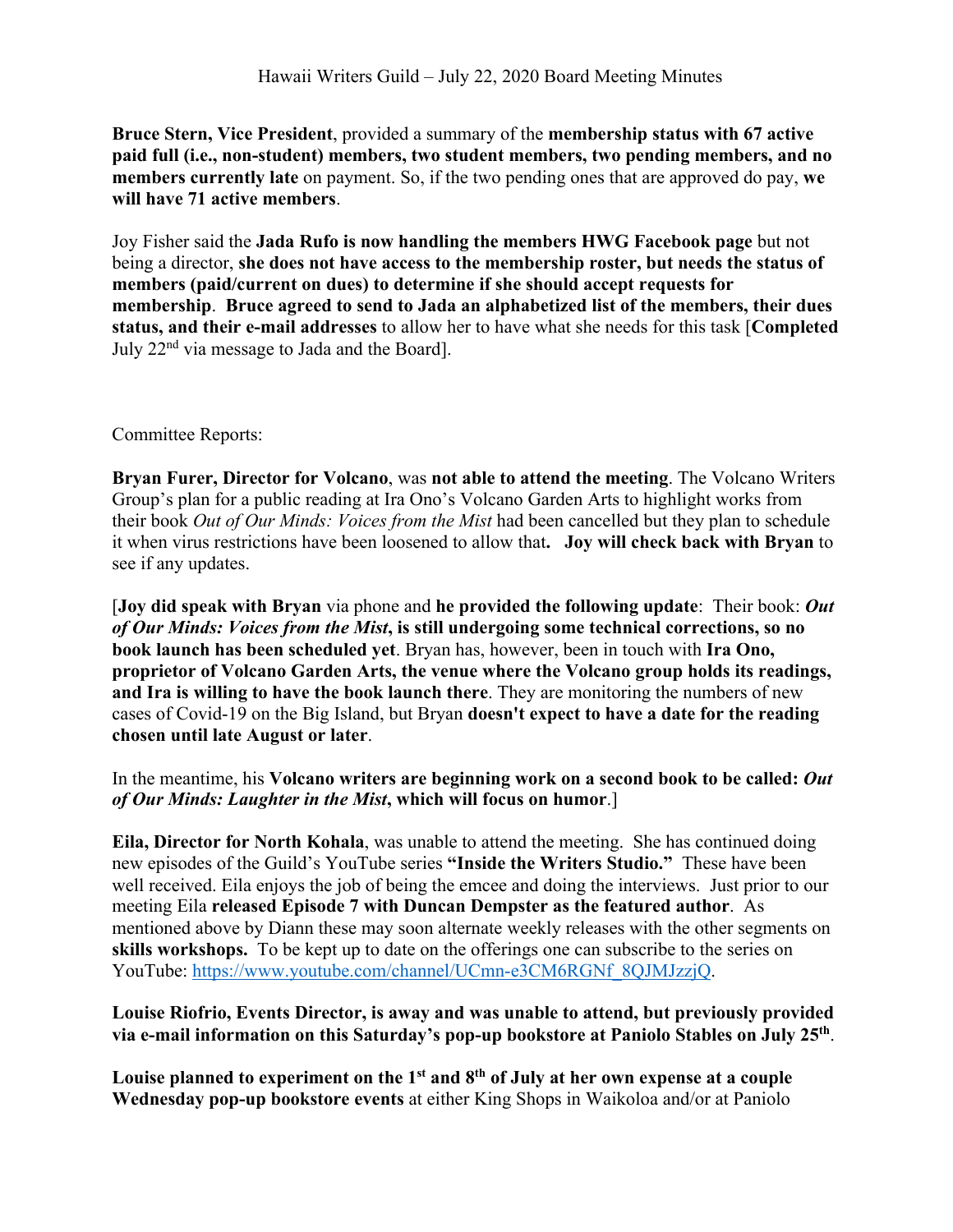Stables in Waimea. [Diane sent a status request to Louise after the meeting. The ones at **Waikoloa were cancelled for all of July and August per an e-mail reply from Louise, but she hopes to try Waikoloa's Farmers Market after August and her return to Hawaii** from her current trip. This is to see how the visitor traffic level compares to the Saturday events.]

[**The HawaiiCon event September 24-27 had been planning to continue**, but Louise provided a copy via e-mail of **their message dated July 25th that the event has been postponed to sometime in spring** due to current virus related travel restrictions.]

**The Public Relations Director, Joy Fisher**, said our future events continue to be on hold due to the COVID-19 restrictions. Any future Writers Voices public readings will in part will be determined by the rules that our venue, Tutu's House, chooses to implement. **In recent PR actions, Joy sent our membership the link to the newest HWG YouTube channel,** *Inside the Writers Studio* **that was with Duncan Dempster.** [**The Hawaii Tribune Herald on July 23rd had a write-up** on our YouTube channel offerings**:** https://www.hawaiitribuneherald.com/2020/07/23/community/hawaii-writers-guild-announces-inside-the-writers-studio/.]

Joy said there is **no new response to the Newsletter Editor Ad**, but she thinks it is important and is leaving it up on the website.

**Regarding a next issue of the** *Latitudes* **Literary Review**, we need a managing editor and a poetry editor. **Bob Lupo, Joy and Duncan Dempster had a conversation with Braden Savage our student member from UH Hilo about potentially becoming the managing editor**  as Laura Burkhart did not have enough time to do it for our 2nd edition and Braden has some experience at this with another publication. **Braden provided a follow-up e-mail to their meeting, but he also felt he did not have the time to do the job of managing editor** but was **willing to offer ideas related to changing the process and layout**. His offer was discussed at our meeting. At this time, it was felt those topics were well enough developed based on the work done on the 1st edition and that **we instead wanted to fill the editor jobs as a higher priority** though we might consider his offer later. **Diann Wilson agreed to convey our decision to Braden no later than Saturday** [she **completed this on Friday**].

It was suggested that each of us **directors at the meeting think of who else might be a good candidate for** *Latitudes* **managing editor and also poetry editor and contact that person(s)** to see if they had interest in taking on the role. This was suggested in lieu of a blanket request being sent via e-mail as those seldom had any results. **Bob Lupo said he would contact Mark Kelly** as a potential managing editor.

The intent was to have two issues of *Latitudes* per year (spring and autumn), but we may end up sliding the second edition or moving to one issue per year.

**Our Webmaster, Duncan Dempster,** said of **our current 69 paid full and student members, only 50 have provided their photo and bio for posting** to our Guild website. **Duncan will send out a request to those not on our website a reminder** that they can have their photo/bio information added and encourage them to do so.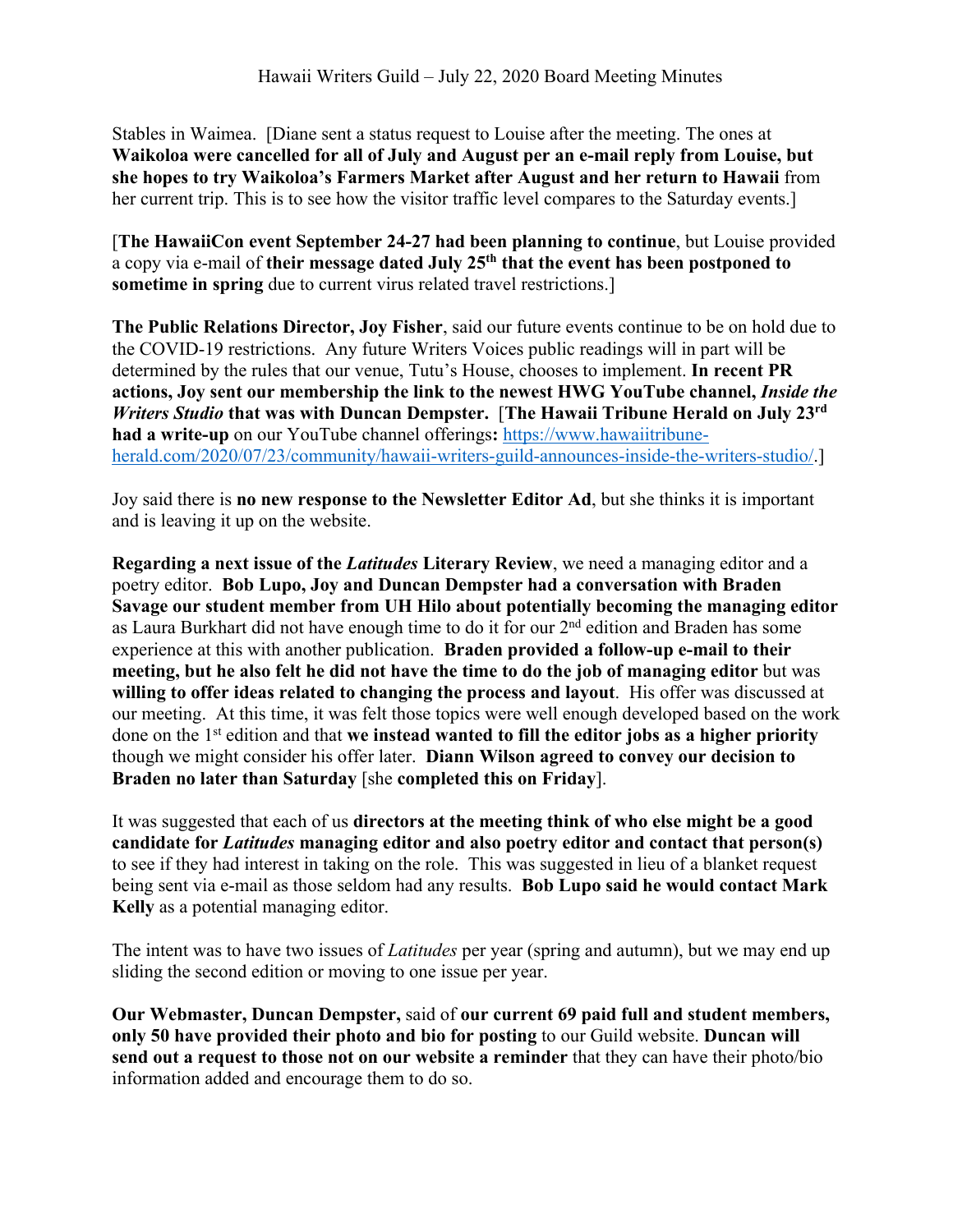**Treasurer Bob Lupo provided a quick summary of our financial status with the details in Attachments 1 and 2**. He is **keeping an eye on any expenditures that might be deemed as benefiting individuals versus the Guild that might endanger our nonprofit status** with the IRS. It would be useful to know a specific percentage of expenditure that might be considered okay. **Bob Lupo did put this question to Hawaii Alliance of Nonprofit Organizations (HANO)**. He received a reply that basically suggested we contact a CPA who deals specifically with nonprofits and provided a list of 5 Honolulu based CPA offices they would recommend. Based on a prior suggestion, Diann Wilson also spoke with Yvonne Leiser who helped the Guild previously with best practices for financial tracking in a non-profit. She does this type of work for her church and in the past taught classes on the subject. Here are the suggestions from Yvonne to our questions based on Diann's notes:

**Regarding the selling of books at the Farmers Markets** – We are having a table to promote the writers guild and members who volunteer to staff it, can get the benefit of selling their books. The sale of the books promotes the mission of our organization. Also, the money does not run through the Guild, so for these reasons, this is of no threat to our nonprofit status.

**Dinner** – we are a club. We can have a dinner.

She is unaware of any rules/ numbers/% of our budget – particularly with our budget being so small.

## **Her opinion is we are not at any risk**.

**Bob felt it still might be good to get a second opinion and will checkout on-line the HANO suggested CPA organizations, select a couple and contact them for an opinion**. He thought the answer might depend on the gross receipts of the particular  $501(c)(3)$  nonprofit.

Approval of the budget may need to be revisited after this information is provided.

In addition on this topic, **Joy had contacted and solicited practices on this topic from members of the California Writers Club**. They have a central organization and then branches specific to different areas of the state. It turns out per the reply that **the central organization is like us a 501(c)(3), but the branches like the one in Berkeley she initially contacted is organized under a different part of the tax code for nonprofit unions, 501(c)(4), and the rules are different** so the same questions we raised to do not apply in their case even though they do hold events for members similar to those cited in our questions. The person who replied, a **former president of the Berkeley branch, included in her reply a contact reference to the head of the central organization of the California Writers Club, but it did not sound like Joy had been able to contact her for a reply at this time.**

The **Secretary, Diane Revell, requested the June 24th Board Meeting Minutes (Rev. 1) be approved.** A motion was made to approve the minutes, seconded and the **Board voted unanimously to approve them.** The minutes **will be posted to the Guild's website** in an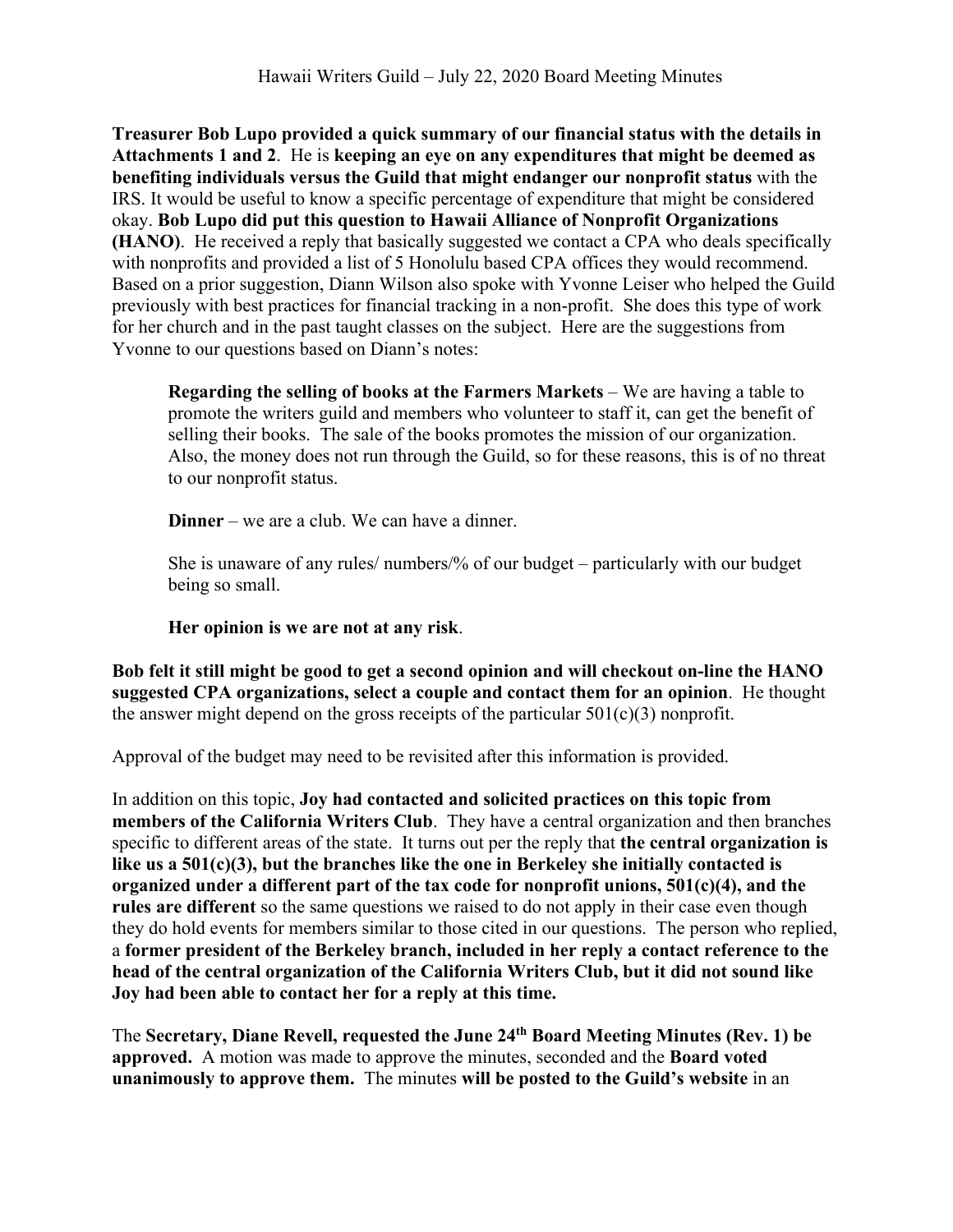archive location for minutes. When this is done by the Webmaster, **the Secretary will send an e-mail to all members with the link**.

As we neared the end of our agenda, **Diann asked our member Steven Foster how his writing was going**. He said he is polishing his 2<sup>nd</sup> novel *Summer Passion* and is researching another book that is a drama with science.

**Duncan** mentioned that he has been attending another of the writing support groups. He has attended the one at Tutu's House for years (currently via Zoom) but is now attending a Saturday one facilitated by our member Tamara Hynd monthly on 3rd Saturdays. **He was contrasting the ways the meetings are run relative to feedback to the authors. Diane R. mentioned that Eila's every other Thursday writer support group meetings have adopted a hybrid method** between the one's used in the other two groups. These **ranged from free form feedback with everyone** including the author, **feedback with the author muted but the author can reply at the end**, to **feedback with the author muted and no author return feedback at the end**.

Someone **asked Diann W. about the writing buddies' pairings** she had set up with those who wanted a mentor. **Diann requested the secretary add the topic to the agenda for our next meeting**, but mentioned there were **eight currently involved** and she'd done **an e-mail check to see how it was working for each pair; she'd heard back from six but was still awaiting replies from the other two.** Per a request she said **she'd e-mail to the Board the names of those involved in the writing buddies** [**completed** July 24th].

The **next regular Board meeting date** is set for **Wednesday, August 26th** at **1:00pm -2:30pm via the Guild's own Zoom account**. [**Hawaii's COVID-19 virus related "stay at home" restrictions were relaxed effective June 1st, but still some limits on group gatherings**.]

**For those who cannot come to Waimea on the Big Island in the future to attend the board meetings, we do have Zoom active to allow remote attendance via a computer and internet**. Each meeting agenda includes the specific meeting information for joining via Zoom and tutorials can be found on-line. With the virus restrictions currently in place and expected to go on into August we expect that meeting to be also held only via Zoom.

The meeting was adjourned at 2:17pm.

Respectfully submitted, Diane Revell, Secretary

Announcements:

• The **next regular Board meeting time and place: Wednesday, August 26th at 1:00pm – 2:30pm** previously at Tutu's House at 64-1032 Mamalahoa Hwy # 305, Waimea, HI 96743, but **via all Zoom through July (and maybe August)**. Attendance via internet or phone via Zoom will be offered and if still under "stay at home" restrictions it will be the sole method used.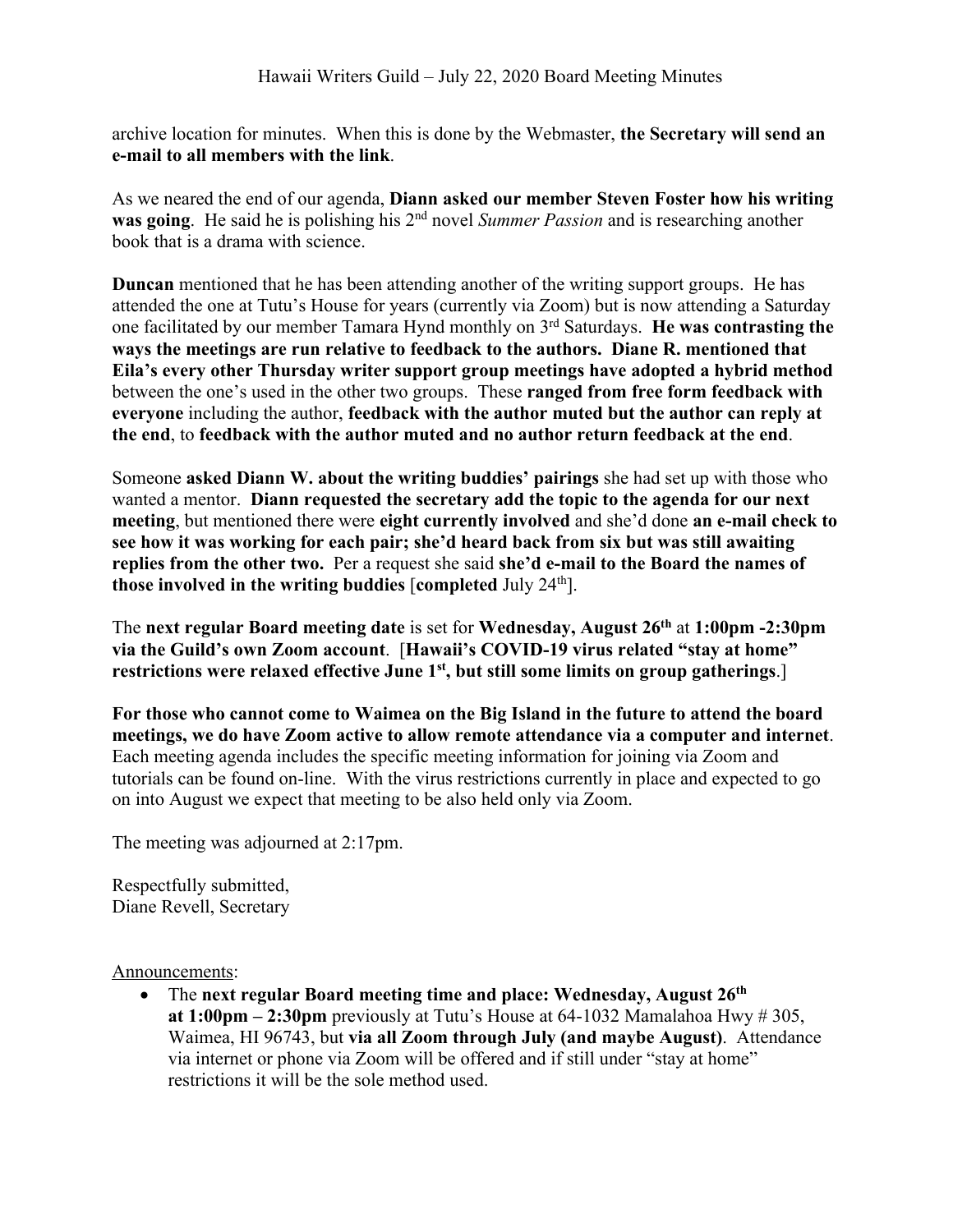- **Requests for items to be added to the agenda for the next regular Board meeting** should be **sent to the President Diann Wilson and Secretary Diane Revell at their email addresses** (island.diann@gmail.com and diane.b.revell@gmail.com) 10-days prior to the next meeting, so **by August 16th**. The **agenda will be e-mailed August 21st** five days prior to the meeting.
- Parking Lot:

Attachment 1: Hawaii Writers Guild Final Treasurers Log for June 2020 Attachment 2: Hawaii Writers Guild Preliminary Treasurers Log for July 2020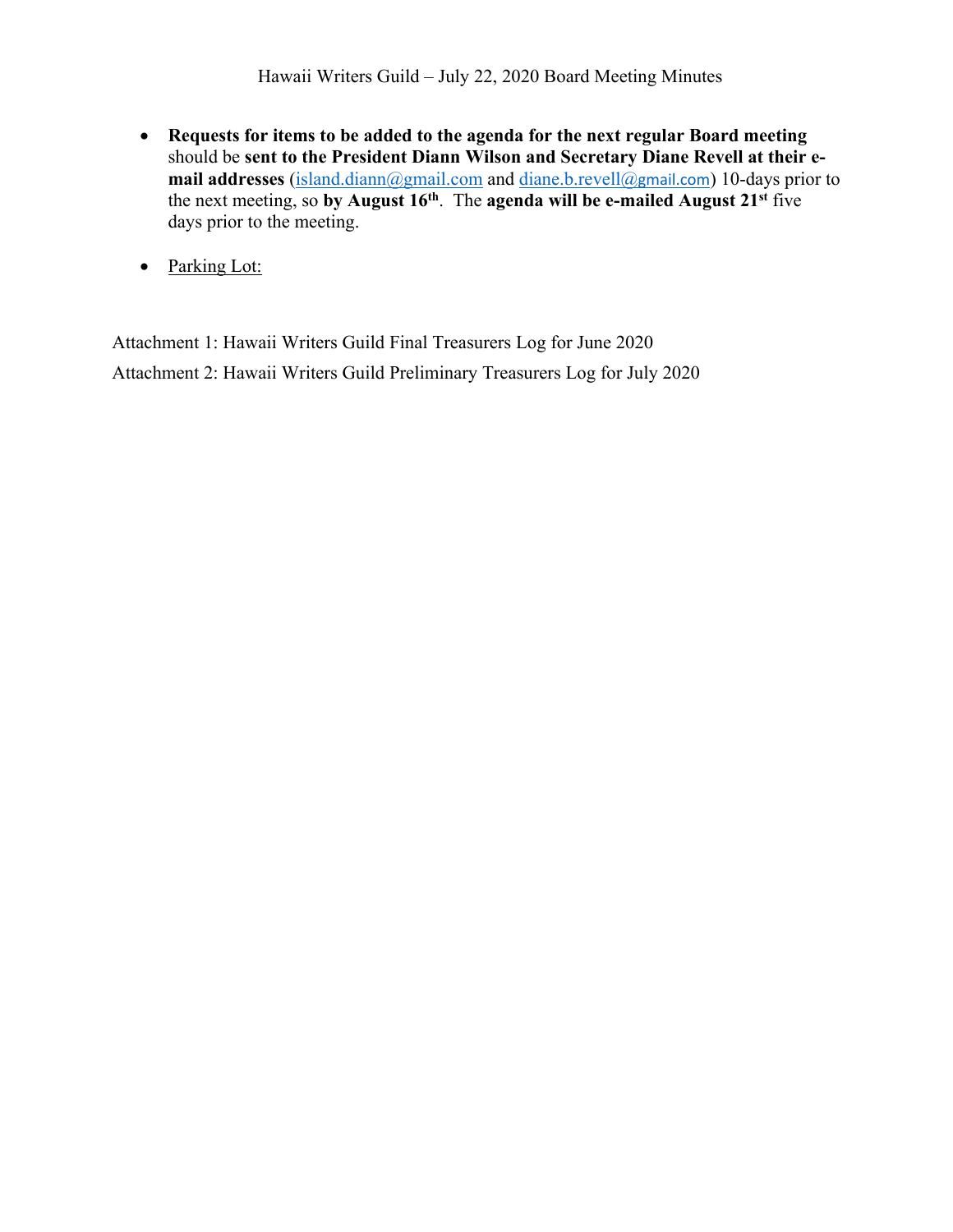|                                                           | Hawaii Writers Guild Treasurer's Log For June 2020 |                                |  |                                    |  |            |
|-----------------------------------------------------------|----------------------------------------------------|--------------------------------|--|------------------------------------|--|------------|
|                                                           |                                                    |                                |  |                                    |  |            |
| American Savings Bank Balance s of May 29, 2020           |                                                    |                                |  |                                    |  | \$2,525.32 |
|                                                           |                                                    |                                |  |                                    |  |            |
|                                                           |                                                    | <b>June Inflows</b>            |  |                                    |  |            |
|                                                           |                                                    |                                |  |                                    |  |            |
| Mahealani Wendt, May membership renewal, as of 6/23/20    |                                                    |                                |  |                                    |  | 40.00      |
| Pat Bigelow, Membership renewal, Pay Pal, as of 6/5/20    |                                                    |                                |  |                                    |  | 40.00      |
| Johnson Kahili, New member initial dues, Pay Pal, 6/10/20 |                                                    |                                |  |                                    |  | 40.00      |
| Richard Bodien, New member initial dues, Pay Pal, 6/10/20 |                                                    |                                |  |                                    |  | 40.00      |
| Dale Belvin, Membership renewal, Pay Pal, 6/19/20         |                                                    |                                |  |                                    |  | 40.00      |
| Tamara Williams, New member initial dues, PayPal, 6/22/20 |                                                    |                                |  |                                    |  | 40.00      |
|                                                           | Joy Fisher, Membership renewal, 6/23/20            |                                |  |                                    |  | 40.00      |
| Rush Moore Refund, 6/23/20                                |                                                    |                                |  |                                    |  | 134.95     |
| Total June Inflows as of 6/23/20                          |                                                    |                                |  |                                    |  | 414.95     |
|                                                           |                                                    |                                |  |                                    |  |            |
|                                                           |                                                    |                                |  | Total June Outflows, as of 6/30/20 |  |            |
|                                                           |                                                    | <b>ASB Monthly Service Fee</b> |  |                                    |  | $-5.00$    |
|                                                           | Total ASB Operating Balance as of 6/30/20          |                                |  |                                    |  | 2935.27    |
|                                                           |                                                    |                                |  |                                    |  |            |